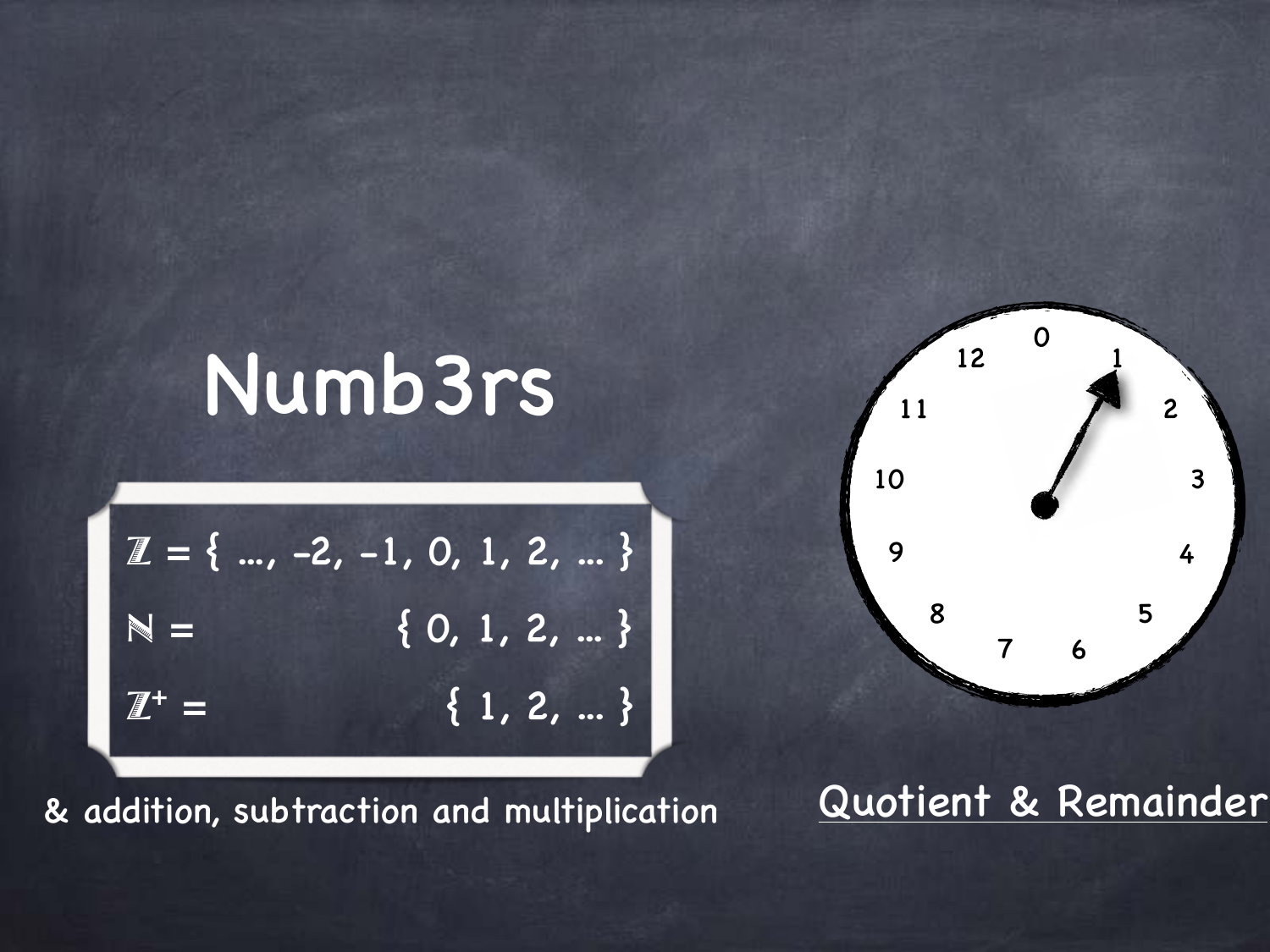# Divisibility

Definition: For n,d∈Z, d|n (d divides n) if ∃q∈Z n = qd d|n ≡ n is a multiple of d ≡ d is a divisor of n **e.g.** Multiples(12) = { ..., -24, -12, 0, 12, 24, ... }. **O** e.g. Divisors(12) = {  $\pm 1$ ,  $\pm 2$ ,  $\pm 3$ ,  $\pm 4$ ,  $\pm 6$ ,  $\pm 12$  }. **O** Divisors(0) =  $\mathbb{Z}$  [∀d∈ $\mathbb{Z}$  d|0]. Multiples(0) = {0} [∀n∈ $\mathbb{Z}$  0|n ↔ n=0]  $-24$   $-12$   $-12$   $-12$   $-12$   $-12$   $-12$   $-12$   $-12$   $-12$   $-12$   $-12$   $-12$   $-12$   $-12$   $-12$   $-12$   $-12$   $-12$   $-12$   $-12$   $-12$   $-12$   $-12$   $-12$   $-12$   $-12$   $-12$   $-12$   $-12$   $-12$   $-12$   $-12$   $-12$   $-12$   $-12$   $-12$  $12 3 4 6$  12 a.k.a. a factor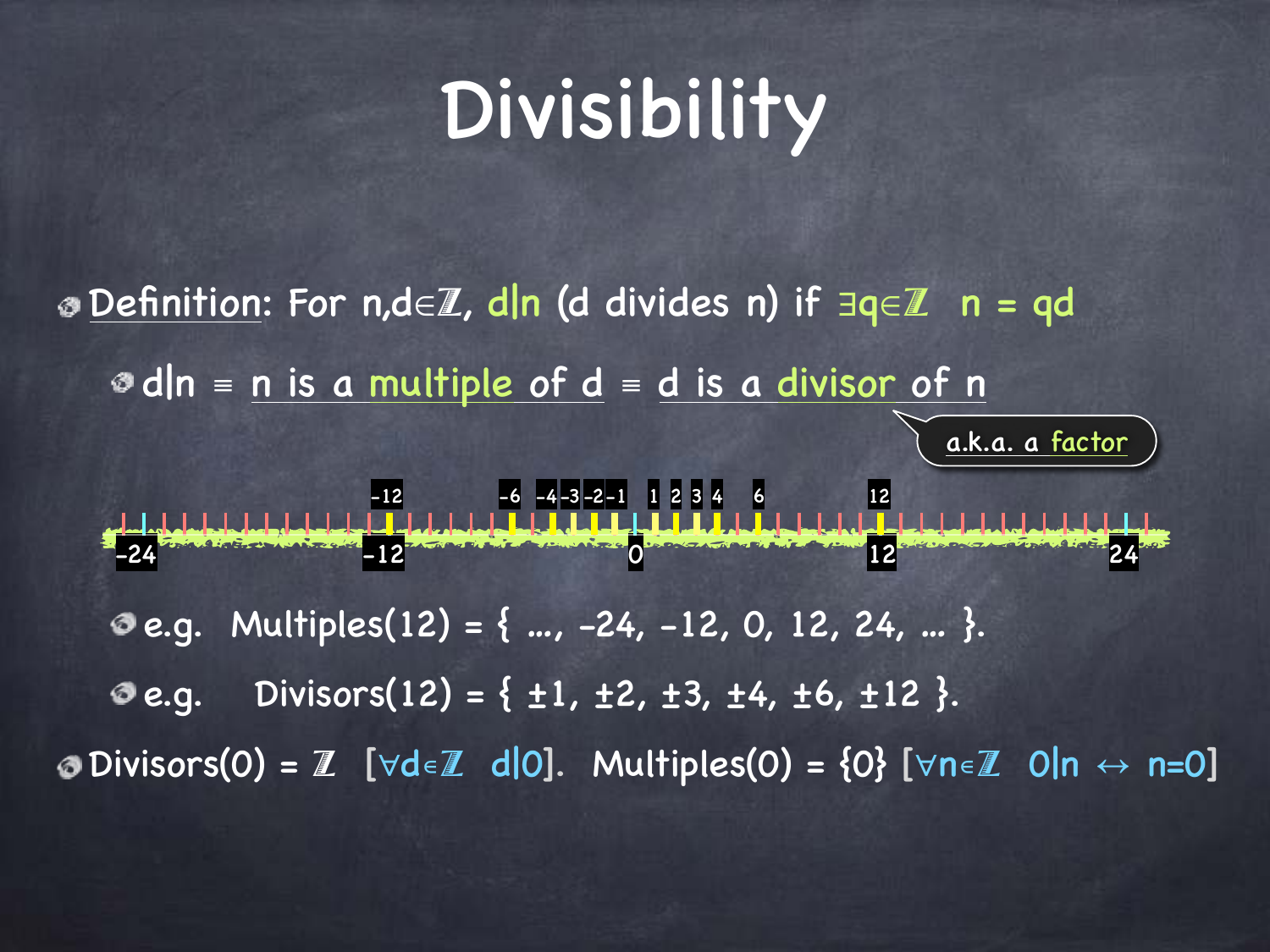# Divisibility

 $n = qm$  $\Rightarrow$  nn' = q'm, where q'=qn'

Proposition: ∀ m,n,n'∈Z if m|n, then m|nn'

 $n = qm$  &  $n' = q'm$  $\Rightarrow$  n+n' = q"m, where q"=q+q'

Proposition: ∀ m,n,n'∈Z if m|n and m|n', then m|(n+n')

 $n = qm \& n' = q'n$  $\Rightarrow$  n' = q"m, where q"=qq'

Proposition: ∀ m,n,n'∈Z if m|n and n|n', then m|n'

 $nn' = qmn'$  &  $n' \neq 0$ 

 $\Rightarrow$  n = qm

Proposition: ∀ m,n,n'∈Z if mn'|nn' and n'≠0, then m|n

 $n = qm$  &  $n \neq 0 \Rightarrow |n| = |q| \cdot |m|$  where  $|q| \geq 1$ 

 $\Rightarrow$   $\ln$  =  $\ln$  + (|q|-1)⋅|m| ≥  $\ln$ 

Proposition: ∀ m,n∈Z if m|n and n≠0, then |m| ≤ |n|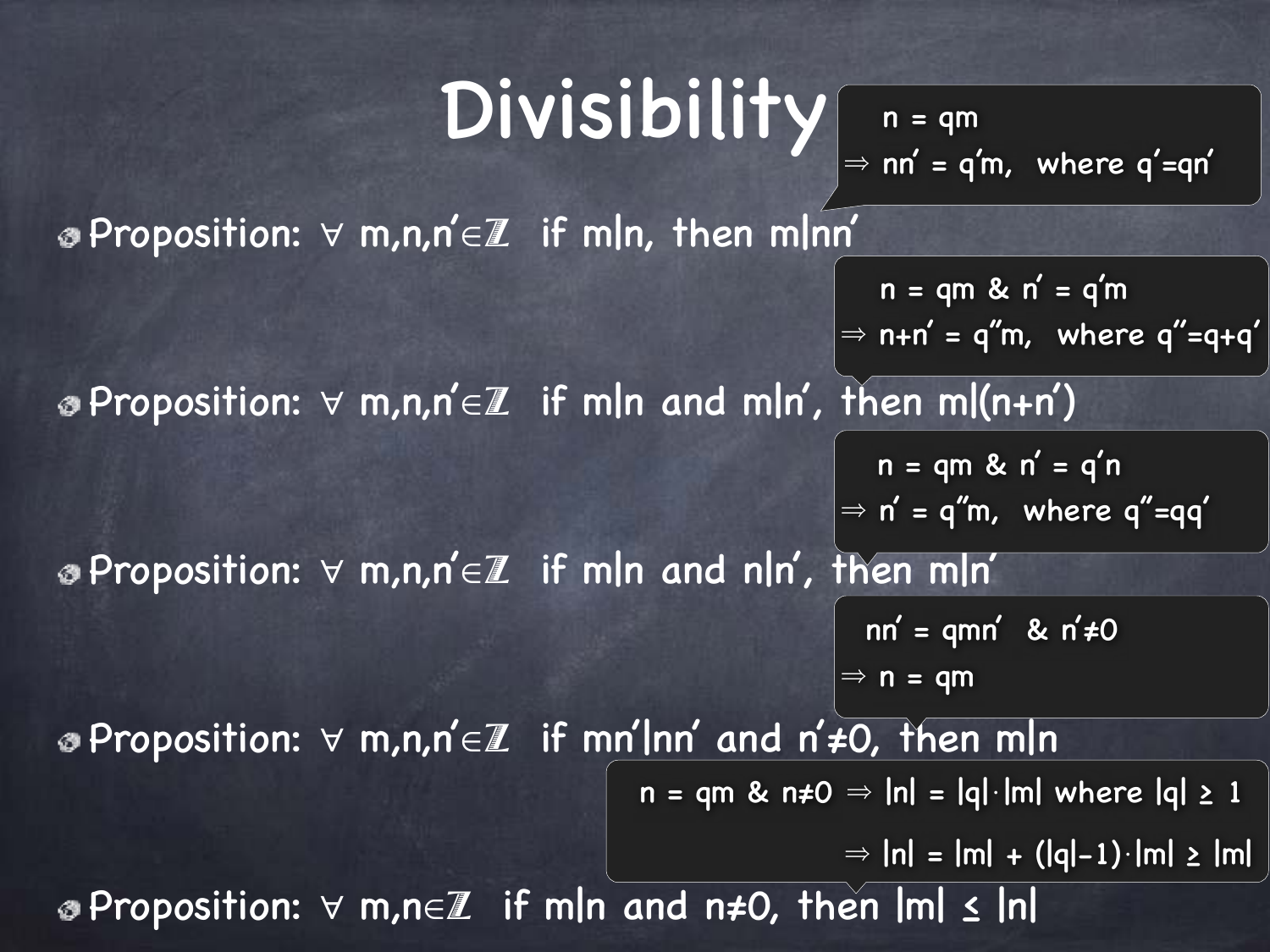### Quotient-Remainder Theorem

For any two integers m and n, m≠0, there is a unique quotient q and remainder r (integers), such that  $n = q \cdot m + r$ ,  $0 \le r < |m|$ 

Proof of existence

We shall prove it for all n ≥ 0 and m > 0. Then, the other cases can be proven using  $|n|=q·|m| + r$ ,  $0 \le r < |m|$ Assuming r > 0. If  $r = 0$ ,  $n = \pm qm$  $\Phi$  n ≥ 0, m < 0: n = q·|m|+r = (-q)m + r. 0 ≤ r < |m|  $\Phi$  n < 0, m > 0: n = -|n| = -(q·m+r) = -(q+1)m + (m-r). 0  $\leq$  m-r  $\lt m$ n < 0, m < 0: n = -|n| = -(q(-m)+r) = (q+1)m + (|m|-r). 0 ≤ |m|-r < |m| Fix any m>0. We use strong induction on n.  $\bullet$  **Base cases:**  $n \in [0,m)$ . Then let q=0 and r=n : n = 0.m + n.  $\bullet$  Induction step: We shall prove that for all  $k \ge m$ , (induction hypothesis): if ∀n∈Z**<sup>+</sup>** s.t. n<k, ∃q,r s.t n=qm+r & 0 ≤ r < m (to prove): then  $\exists q^* r^* s.t. k = q^* \cdot m + r^* \& 0 \le r^* < m$ . Consider k'=k-m. 0≤k'<k. By ind. hyp. k'=q'm+r'. Let q\*=q'+1, r\*=r'. □ ু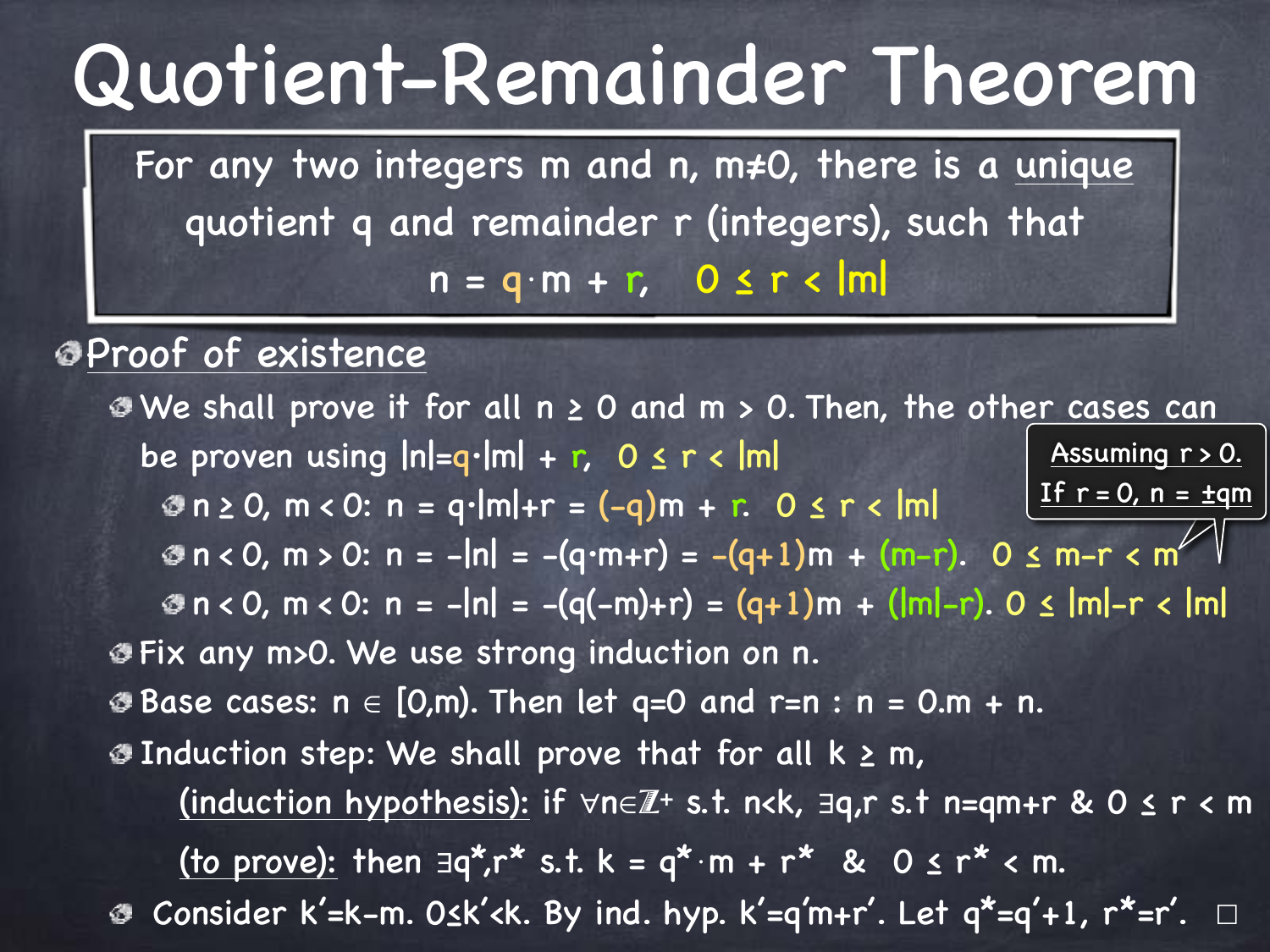### Quotient-Remainder Theorem

For any two integers m and n, m≠0, there is a unique quotient q and remainder r (integers), such that  $n = q \cdot m + r$ , 0 ≤ r < |m|

Proof of existence

Also known as "Division Algorithm" (when you unroll the inductive argument, you get a (naïve) algorithm)

#### Proof of uniqueness:

**© Claim:** if n = q<sub>1</sub>⋅m + r<sub>1</sub> = q<sub>2</sub>⋅m + r<sub>2</sub>, where 0 ≤ r<sub>1</sub>,r<sub>2</sub> < |m|, then  $q_1=q_2$  and  $r_1=r_2$ 

 $\Phi$  **Suppose,**  $q_1m + r_1 = q_2m + r_2$ **.** 

 $\bullet$  W.l.o.g,  $r_1 \ge r_2$ . So, 0 ≤ ( $r_1-r_2$ ) < |m|. Also, ( $r_1-r_2$ ) = ( $q_2-q_1$ )m. Now, the only multiple of m in the range  $[0,|m|)$  is 0. So  $r_1 = r_2$ . **Then**  $(q_1-q_2)$ **m = 0. Since m≠0,**  $q_1=q_2$ **.**